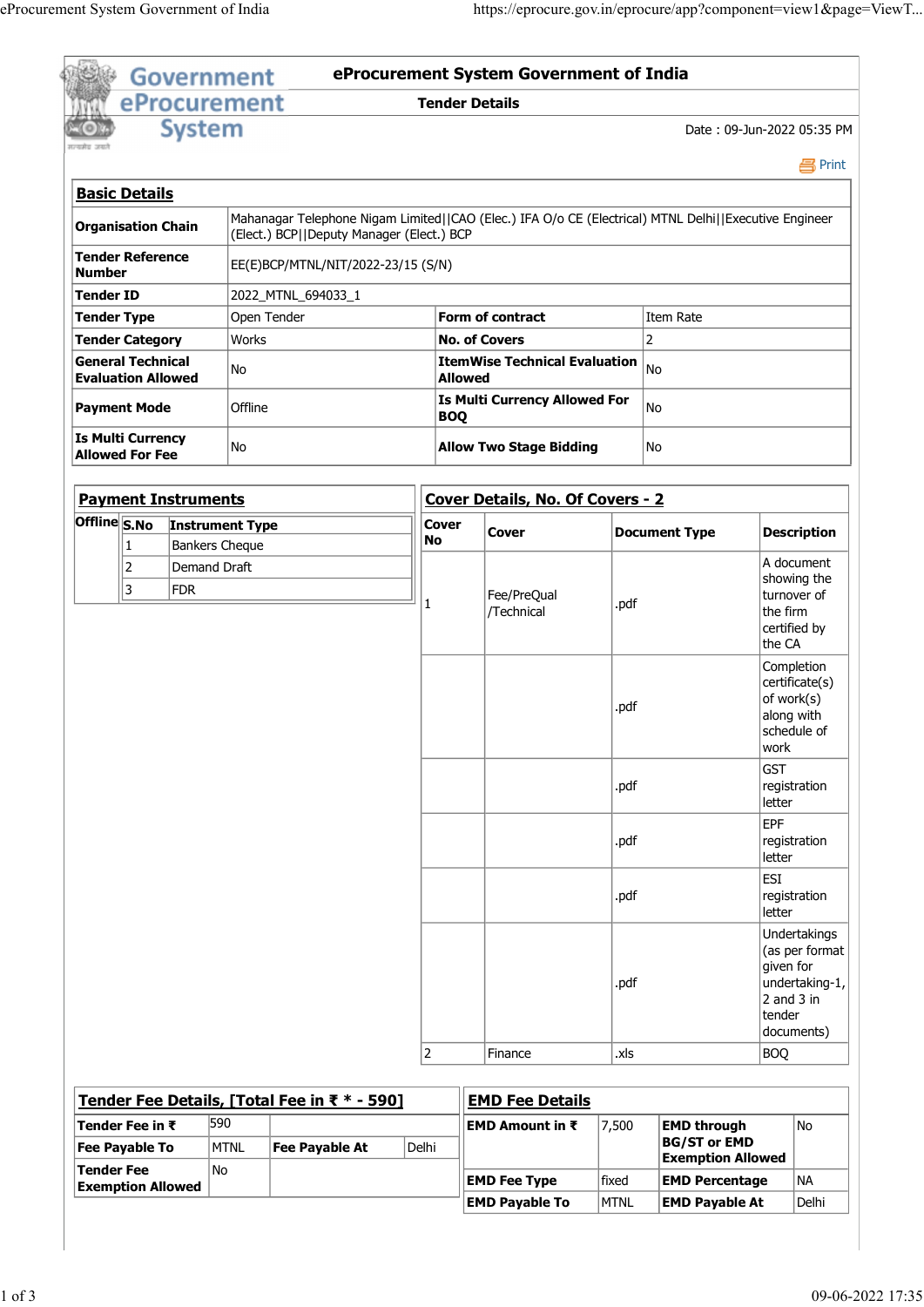| eProcurement System Government of India                     |                                                                                     |                                |                                                                 |                      |                                    |  |
|-------------------------------------------------------------|-------------------------------------------------------------------------------------|--------------------------------|-----------------------------------------------------------------|----------------------|------------------------------------|--|
|                                                             |                                                                                     |                                | https://eprocure.gov.in/eprocure/app?component=view1&page=ViewT |                      |                                    |  |
|                                                             |                                                                                     |                                |                                                                 |                      |                                    |  |
|                                                             |                                                                                     |                                |                                                                 |                      |                                    |  |
|                                                             |                                                                                     |                                |                                                                 |                      | Click to view modification history |  |
| Work / Item(s)                                              |                                                                                     |                                |                                                                 |                      |                                    |  |
| <b>Title</b>                                                | Comprehensive Maintenance of 3 Nos. 13 passenger lifts at T.E. Bldg., BCP New Delhi |                                |                                                                 |                      |                                    |  |
| <b>Work Description</b>                                     | Please refer Tender documents.                                                      |                                |                                                                 |                      |                                    |  |
| <b>Pre Qualification</b><br><b>Details</b>                  | Please refer Tender documents.                                                      |                                |                                                                 |                      |                                    |  |
| NA<br><b>Independent External</b><br><b>Monitor/Remarks</b> |                                                                                     |                                |                                                                 |                      |                                    |  |
| <b>Show Tender Value in</b><br>No<br><b>Public Domain</b>   |                                                                                     |                                |                                                                 |                      |                                    |  |
| 3,75,000<br>Tender Value in ₹                               | <b>Product Category</b>                                                             | Electrical Works               | Sub category                                                    |                      | NA                                 |  |
| <b>Contract Type</b><br>Tender                              | <b>Bid Validity(Days)</b>                                                           | 90                             | <b>Period Of Work(Days)</b>                                     |                      | 304                                |  |
| <b>Location</b><br>New Delhi                                | <b>Pincode</b>                                                                      | 110066                         | <b>Pre Bid Meeting Place</b>                                    |                      | NA                                 |  |
| <b>Pre Bid Meeting</b><br><b>NA</b><br><b>Address</b>       | <b>Pre Bid Meeting Date</b>                                                         | <b>NA</b>                      | <b>Bid Opening Place</b>                                        |                      | $O/O$ $EE(E)$ $BCP$                |  |
| <b>Should Allow NDA</b><br>No<br><b>Tender</b>              | <b>Allow Preferential</b><br><b>Bidder</b>                                          | No                             |                                                                 |                      |                                    |  |
|                                                             |                                                                                     |                                |                                                                 |                      |                                    |  |
| <b>Critical Dates</b>                                       |                                                                                     |                                |                                                                 |                      |                                    |  |
| <b>Publish Date</b>                                         | 09-Jun-2022 06:00 PM                                                                | <b>Bid Opening Date</b>        |                                                                 | 16-Jun-2022 03:00 PM |                                    |  |
| Document Download / Sale Start<br>Date                      | 09-Jun-2022 06:00 PM                                                                | <b>Date</b>                    | Document Download / Sale End                                    |                      | 15-Jun-2022 03:00 PM               |  |
| <b>Clarification Start Date</b>                             | NA                                                                                  |                                | <b>Clarification End Date</b>                                   |                      | NA                                 |  |
| <b>Bid Submission Start Date</b>                            | 09-Jun-2022 06:00 PM                                                                | <b>Bid Submission End Date</b> |                                                                 | 15-Jun-2022 03:00 PM |                                    |  |
|                                                             |                                                                                     |                                |                                                                 |                      |                                    |  |
|                                                             |                                                                                     |                                |                                                                 |                      |                                    |  |
|                                                             |                                                                                     |                                | <b>Document Size</b>                                            |                      |                                    |  |
| <b>Tender Documents</b>                                     |                                                                                     |                                |                                                                 |                      |                                    |  |
| <b>S.No Document Name</b>                                   |                                                                                     | <b>Description</b>             |                                                                 |                      | (in KB)                            |  |
| <b>NIT</b><br><b>Document</b><br>Tendernotice_1.pdf         |                                                                                     | <b>NIT</b>                     |                                                                 |                      | 476.76                             |  |

| <b>Critical Dates</b>                         |                      |                                      |                      |
|-----------------------------------------------|----------------------|--------------------------------------|----------------------|
| <b>Publish Date</b>                           | 09-Jun-2022 06:00 PM | <b>Bid Opening Date</b>              | 16-Jun-2022 03:00 PM |
| Document Download / Sale Start<br><b>Date</b> | 09-Jun-2022 06:00 PM | Document Download / Sale End<br>Date | 15-Jun-2022 03:00 PM |
| <b>Clarification Start Date</b>               | 'NA                  | <b>Clarification End Date</b>        | NA                   |
| Bid Submission Start Date                     | 09-Jun-2022 06:00 PM | <b>Bid Submission End Date</b>       | 15-Jun-2022 03:00 PM |

| Public Domain                                   |  |                                                 |                      |                                |                                         |                                  |                      |                                                 |  |
|-------------------------------------------------|--|-------------------------------------------------|----------------------|--------------------------------|-----------------------------------------|----------------------------------|----------------------|-------------------------------------------------|--|
| Tender Value in ₹                               |  | 3,75,000                                        |                      | <b>Product Category</b>        | Electrical Works                        | Sub category                     |                      | NA                                              |  |
| <b>Contract Type</b>                            |  | Tender                                          |                      | <b>Bid Validity (Days)</b>     | 90                                      | <b>Period Of Work(Days)</b>      |                      | 304                                             |  |
| <b>Location</b>                                 |  | New Delhi                                       | <b>Pincode</b>       |                                | 110066                                  | <b>Pre Bid Meeting Place</b>     |                      | <b>NA</b>                                       |  |
| <b>Pre Bid Meeting</b><br><b>Address</b>        |  | NA                                              |                      | <b>Pre Bid Meeting Date</b>    | NA)                                     | <b>Bid Opening Place</b>         |                      | O/o EE(E) BCP                                   |  |
| <b>Should Allow NDA</b><br><b>Tender</b>        |  | No                                              | <b>Bidder</b>        | <b>Allow Preferential</b>      | No                                      |                                  |                      |                                                 |  |
| <b>Critical Dates</b>                           |  |                                                 |                      |                                |                                         |                                  |                      |                                                 |  |
| <b>Publish Date</b>                             |  |                                                 |                      | 09-Jun-2022 06:00 PM           | <b>Bid Opening Date</b>                 |                                  |                      | 16-Jun-2022 03:00 PM                            |  |
| <b>Date</b>                                     |  | Document Download / Sale Start                  |                      | 09-Jun-2022 06:00 PM           | <b>Date</b>                             | Document Download / Sale End     |                      | 15-Jun-2022 03:00 PM                            |  |
| <b>Clarification Start Date</b>                 |  |                                                 | <b>NA</b>            |                                | <b>Clarification End Date</b>           |                                  | <b>NA</b>            |                                                 |  |
| <b>Bid Submission Start Date</b>                |  |                                                 | 09-Jun-2022 06:00 PM | <b>Bid Submission End Date</b> |                                         |                                  | 15-Jun-2022 03:00 PM |                                                 |  |
| <b>Document</b>                                 |  | <b>S.No Document Name</b><br>Tendernotice_1.pdf |                      |                                | <b>Description</b><br><b>NIT</b>        |                                  |                      | <b>Document Size</b><br>(in KB)<br>476.76       |  |
| <b>Work Item</b><br><b>Documents</b>            |  | <b>S.No Document Type</b>                       |                      | <b>Document Name</b>           |                                         | <b>Description</b>               |                      | <b>Document Size</b><br>(in KB)                 |  |
|                                                 |  | <b>BOQ</b>                                      |                      | BOQ_730322.xls                 |                                         | <b>BOQ</b>                       |                      | 320.00                                          |  |
|                                                 |  | Tender Documents                                |                      | 15TenderDocuments.pdf          | Tender Documents                        |                                  |                      | 931.31                                          |  |
|                                                 |  |                                                 |                      |                                |                                         |                                  |                      |                                                 |  |
| <b>Bid Openers List</b>                         |  |                                                 |                      |                                |                                         |                                  |                      |                                                 |  |
| S.No                                            |  | <b>Bid Opener Login Id</b>                      |                      |                                | <b>Bid Opener Name</b>                  |                                  |                      | <b>Certificate Name</b>                         |  |
|                                                 |  | sanjay.mittal.mtnl@gmail.com                    |                      |                                | Sanjay Mittal                           |                                  |                      | SANJAY KUMAR MITTAL                             |  |
| $\frac{2}{3}$ .                                 |  | harish.makkar@gmail.com<br>sds9105@gmail.com    |                      |                                | <b>HARISH CHANDER</b><br>SOMDUTT SHARMA |                                  |                      | <b>HARISH CHANDER</b><br><b>SOM DUTT SHARMA</b> |  |
|                                                 |  |                                                 |                      |                                |                                         |                                  |                      |                                                 |  |
| <b>Tender Properties</b>                        |  |                                                 |                      |                                |                                         |                                  |                      |                                                 |  |
| <b>Auto Tendering</b><br><b>Process allowed</b> |  | No                                              |                      |                                |                                         | <b>Show Technical bid status</b> | Yes                  |                                                 |  |

|      | <b>Bid Openers List</b>      |                        |                            |
|------|------------------------------|------------------------|----------------------------|
| S.No | Bid Opener Login Id          | <b>Bid Opener Name</b> | Certificate Name           |
| ш.   | sanjay.mittal.mtnl@gmail.com | Sanjay Mittal          | <b>SANJAY KUMAR MITTAL</b> |
| 2.   | harish.makkar@gmail.com      | <b>HARISH CHANDER</b>  | <b>HARISH CHANDER</b>      |
| 3.   | sds9105@gmail.com            | SOMDUTT SHARMA         | <b>SOM DUTT SHARMA</b>     |

| Document                                        |                            |                              |                                                  | -----------               |                                     |                       | (in KB)             |
|-------------------------------------------------|----------------------------|------------------------------|--------------------------------------------------|---------------------------|-------------------------------------|-----------------------|---------------------|
|                                                 |                            | Tendernotice_1.pdf           | <b>NIT</b>                                       |                           |                                     |                       | 476.76              |
|                                                 |                            |                              |                                                  |                           |                                     |                       |                     |
| <b>Work Item</b><br><b>Documents</b>            |                            | S.No Document Type           |                                                  | <b>Document Name</b>      |                                     | <b>Description</b>    |                     |
|                                                 |                            | <b>BOQ</b>                   | BOQ_730322.xls                                   |                           | <b>BOQ</b>                          |                       | 320.00              |
|                                                 | 2                          | Tender Documents             | 15TenderDocuments.pdf                            |                           | Tender Documents                    |                       | 931.31              |
|                                                 |                            |                              |                                                  |                           |                                     |                       |                     |
| <b>Bid Openers List</b>                         |                            |                              |                                                  |                           |                                     |                       |                     |
| $\mathsf{S}.\mathsf{No}$                        | <b>Bid Opener Login Id</b> |                              | <b>Bid Opener Name</b>                           |                           | <b>Certificate Name</b>             |                       |                     |
| 1.                                              |                            | sanjay.mittal.mtnl@gmail.com | Sanjay Mittal                                    |                           |                                     |                       | SANJAY KUMAR MITTAL |
| $\overline{2}$ .                                |                            | harish.makkar@gmail.com      |                                                  | <b>HARISH CHANDER</b>     |                                     | <b>HARISH CHANDER</b> |                     |
| 3.                                              |                            | sds9105@gmail.com            |                                                  | SOMDUTT SHARMA            |                                     |                       | SOM DUTT SHARMA     |
|                                                 |                            |                              |                                                  |                           |                                     |                       |                     |
| <b>Tender Properties</b>                        |                            |                              |                                                  |                           |                                     |                       |                     |
| <b>Auto Tendering</b><br><b>Process allowed</b> |                            | No                           |                                                  | Show Technical bid status |                                     | Yes                   |                     |
| Show Finance bid<br>status                      |                            | Yes                          |                                                  | <b>Show Bids Details</b>  |                                     | Yes                   |                     |
| <b>BoQ Comparative Chart</b><br>model           |                            | Normal                       |                                                  |                           | BoQ Compartive chart decimal places | $\vert$ 2             |                     |
| <b>BoQ Comparative Chart</b><br>Rank Type       |                            |                              |                                                  | Form Based BoQ            |                                     | No                    |                     |
|                                                 |                            |                              |                                                  |                           |                                     |                       |                     |
| <b>Tender Inviting Authority</b>                |                            |                              |                                                  |                           |                                     |                       |                     |
| Name                                            |                            | EE(E)BCP                     |                                                  |                           |                                     |                       |                     |
| <b>Address</b>                                  |                            |                              | MTNL T.E. Building Bhikaji Cama Place, New Delhi |                           |                                     |                       |                     |

| <b>Tender Inviting Authority</b> |                                                  |
|----------------------------------|--------------------------------------------------|
| <b>Name</b>                      | EE(E)BCP                                         |
| <b>Address</b>                   | MTNL T.E. Building Bhikaji Cama Place, New Delhi |